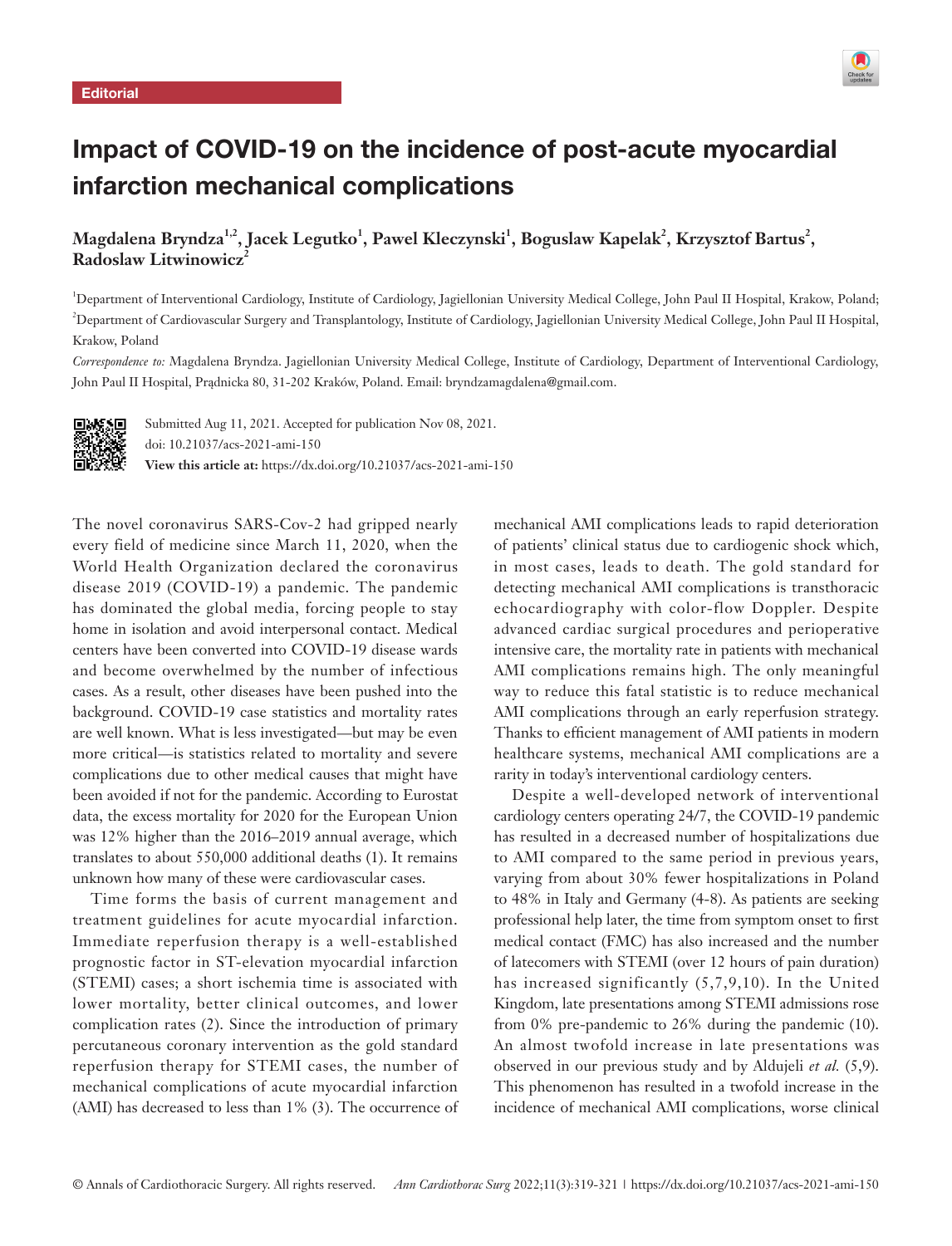outcomes, and higher mortality in AMI patients during the COVID-19 pandemic compared to the pre-pandemic period (5-7). De Rosa *et al.* observed an almost fourfold increase in the case fatality rate, whereas Primessnig *et al.* observed a 12.5% increase in mortality (6,7).

The significant increase in the number of mechanical AMI complications should be considered a visible effect of several socioeconomic, logistical, organizational, and psychological mechanisms that have accompanied the pandemic. The immediate cause of the increase in the incidence of mechanical AMI complications is the prolongation of pain-to-FMC time and the higher number of cases with late presentation. In the early months of the COVID-19 pandemic, patients avoided contact with health care professionals and emergency departments due to fear of SARS-Cov-2 infection. The reduced number of AMI hospitalizations and the increase in late presentations seem to confirm this conclusion. In addition, contact with general practitioners (GPs) and emergency departments was impeded in many countries due to pandemic-related protocols. GPs performed mostly teleconsultations and managed COVID-19 patients treated at home. The emergency departments of many hospitals were converted into COVID-19 specific treatment centers. During the peak wave of the pandemic, many health care systems experienced a shortage of ambulances because they were attending to patients suspected to have COVID-19. That may have also led to systemic delays and extended the time from symptom onset to diagnosis. Moreover, symptoms such as dyspnea or chest pain, which are often misunderstood by patients, may be misdiagnosed during initial medical interviews. Distinguishing between SARS-Cov-2 infection and AMI, especially non-STEMI, can initially be problematic. Adherence to COVID-19 sanitary restrictions may have prolonged the time from FMC to correct diagnosis. Primessnig *et al.* observed a significant delay from FMC to revascularization in non-STEMI patients during the COVID-19 pandemic (7). Early rapid testing with nasopharyngeal real-time reverse transcription polymerase chain reaction tests to exclude SARS-Cov-2 infection appears to be crucial for determining the correct treatment. In deteriorating patients with a long history of chest pain and hemodynamic instability, bedside echocardiographic examination may be necessary to confirm mechanical AMI complications and facilitate further therapeutic decisions. Further multicenter studies are needed to determine whether adherence to infection control procedures may have caused a delay in revascularization and led to worse AMI treatment outcomes. It should be noted that many departments were forced to postpone non-emergency admissions and procedures due to local COVID-19 restrictions, including coronary angiography or coronary artery bypass grafting in stable patients with coronary artery disease. Delays caused by the pandemic were typically longer than the standard waiting time, and some of these patients may have experienced AMI before scheduled diagnosis or surgery, increasing the risk of complications compared with elective procedures.

In light of new variants of SARS-Cov-2 occurring worldwide, further lockdowns and restrictions seem likely. Obtaining a thorough history and bedside echocardiographic examination are critical for identifying and adequately treating patients with potential rupture of the myocardium. Mechanical AMI complications are often fatal; surgical decision-making is challenging and requires precise and close collaboration between cardiologists and cardiac surgeons. The COVID-19 pandemic has reminded us of the importance of the "time is muscle" rule in cardiology, and the dynamic increase in mechanical AMI complications during the COVID-19 pandemic is irrefutable evidence.

### Acknowledgments

*Funding:* None.

## Footnote

*Conflicts of Interest:* The authors have no conflicts of interest to declare.

*Open Access Statement:* This is an Open Access article distributed in accordance with the Creative Commons Attribution-NonCommercial-NoDerivs 4.0 International License (CC BY-NC-ND 4.0), which permits the noncommercial replication and distribution of the article with the strict proviso that no changes or edits are made and the original work is properly cited (including links to both the formal publication through the relevant DOI and the license). See: [https://creativecommons.org/licenses/by-nc-nd/4.0/.](https://creativecommons.org/licenses/by-nc-nd/4.0/)

## **References**

1. Excess mortality in the European Union between January 2020 and May 2021. 2021 Jul 14 [cited 2021 Jul 26]. Available online: https://ec.europa.eu/eurostat/